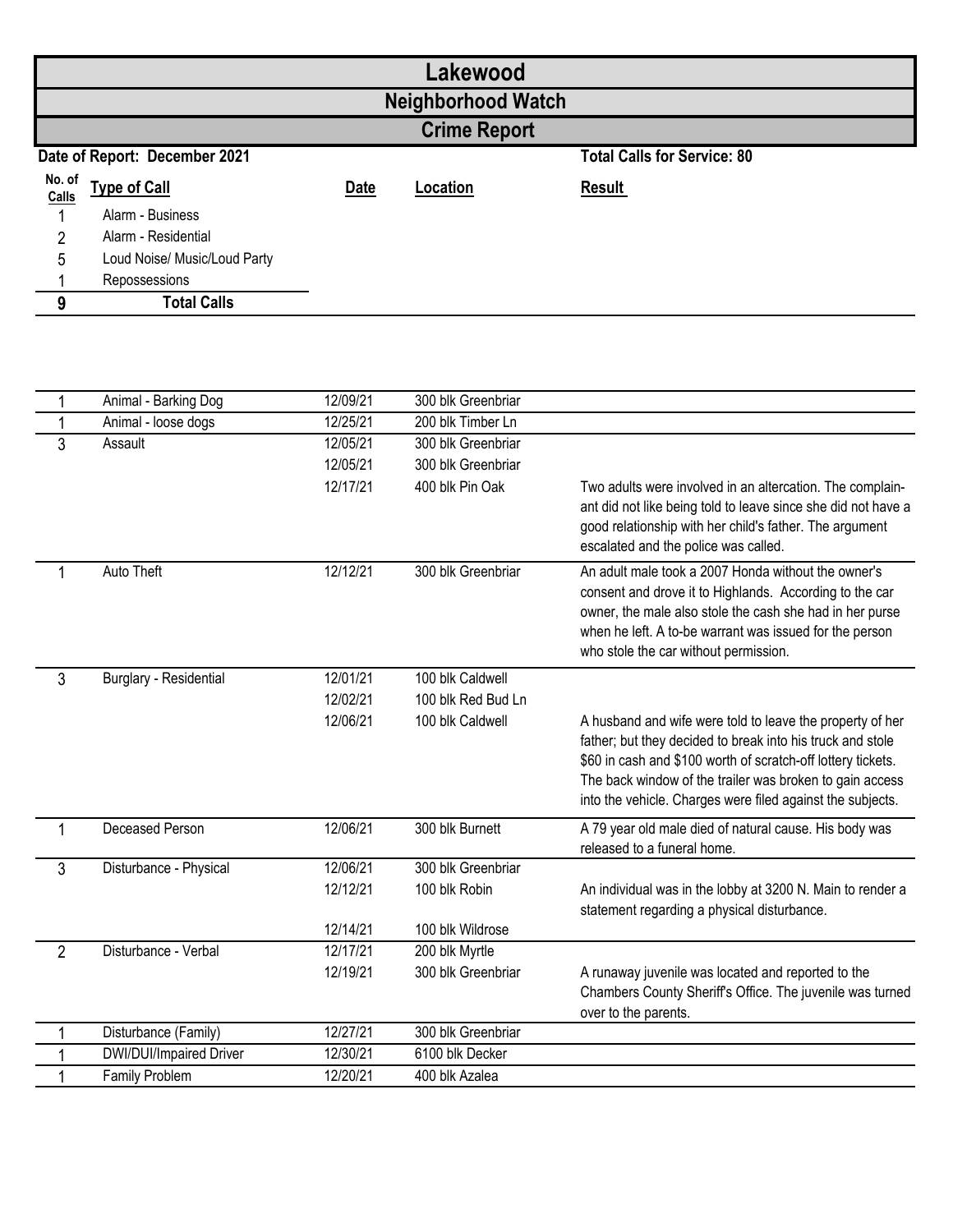|                     | Lakewood<br><b>Neighborhood Watch</b> |                      |                                   |                                                                                                                                                                                                                                                                       |  |  |
|---------------------|---------------------------------------|----------------------|-----------------------------------|-----------------------------------------------------------------------------------------------------------------------------------------------------------------------------------------------------------------------------------------------------------------------|--|--|
|                     |                                       |                      |                                   |                                                                                                                                                                                                                                                                       |  |  |
| <b>Crime Report</b> |                                       |                      |                                   |                                                                                                                                                                                                                                                                       |  |  |
|                     | Date of Report: December 2021         |                      |                                   | <b>Total Calls for Service: 80</b>                                                                                                                                                                                                                                    |  |  |
| No. of<br>Calls     | <b>Type of Call</b>                   | <b>Date</b>          | Location                          | <b>Result</b>                                                                                                                                                                                                                                                         |  |  |
| $\overline{7}$      | Fireworks                             | 12/25/21             | 500 blk Pin Oak                   |                                                                                                                                                                                                                                                                       |  |  |
|                     |                                       | 12/31/21             | Red Bud @ Holly                   |                                                                                                                                                                                                                                                                       |  |  |
|                     |                                       | 12/31/21<br>12/31/21 | 400 blk Willow                    |                                                                                                                                                                                                                                                                       |  |  |
|                     |                                       | 12/31/21             | 200 blk Mayhaw<br>100 blk Burnett |                                                                                                                                                                                                                                                                       |  |  |
|                     |                                       | 12/31/21             | 100 blk Burnett                   |                                                                                                                                                                                                                                                                       |  |  |
|                     |                                       | 12/31/21             | 300 blk Holly                     |                                                                                                                                                                                                                                                                       |  |  |
| 1                   | Harassment                            | 12/03/21             | 400 blk Azalea                    | A complainant said she is harassed by her neighbor and<br>wants the call documented.                                                                                                                                                                                  |  |  |
| $\overline{2}$      | Home Invasion - Weapon                | 12/07/21             | 100 blk Wood Ave                  |                                                                                                                                                                                                                                                                       |  |  |
|                     |                                       | 12/11/21             | 100 blk Wood Ave                  | Two males dressed in black clothing and wearing face<br>mask, made it to the complainant's home and tried to enter<br>his home. There was the possibility that one of the would<br>be thief had a weapon. Both left the scene on foot and<br>could not be identified. |  |  |
| 1                   | Intoxicated person                    | 12/03/21             | Bayway @ Fortner                  | A male subject was arrested for public intoxication.                                                                                                                                                                                                                  |  |  |
| 1                   | Message Delivery - Urgent             | 12/25/21             | 100 blk W. Shreck                 |                                                                                                                                                                                                                                                                       |  |  |
| $\mathbf{1}$        | Non-Urgent Check/Request              | 12/11/21             | 100 W. Schreck                    |                                                                                                                                                                                                                                                                       |  |  |
| 1                   | Parking Complaints                    | 12/21/21             | 200 blk Wildwood                  |                                                                                                                                                                                                                                                                       |  |  |
| 1                   | Property Found                        | 12/12/21             | 200 blk Robin                     |                                                                                                                                                                                                                                                                       |  |  |
| 1                   | Request for other DE                  | 12/30/21             | 200 blk Chestnut                  |                                                                                                                                                                                                                                                                       |  |  |
| $\overline{2}$      | Shots Fired/Heard                     | 12/25/21             | 100 blk Caldwell                  |                                                                                                                                                                                                                                                                       |  |  |
|                     |                                       | 12/31/21             | Bayway @ Burnett                  |                                                                                                                                                                                                                                                                       |  |  |
| $\mathbf{1}$        | Speeding/Reckless Vehicle             | 12/27/21             | 200 blk Wildwood                  |                                                                                                                                                                                                                                                                       |  |  |
| $\overline{2}$      | Suspicious Circumstances              | 12/04/21             | 100 blk N. Burnett                |                                                                                                                                                                                                                                                                       |  |  |
|                     |                                       | 12/19/21             | 300 blk Lakewood                  |                                                                                                                                                                                                                                                                       |  |  |
| 1                   | Suspicious Person                     | 12/11/21             | 200 blk Myrtle                    |                                                                                                                                                                                                                                                                       |  |  |
| 4                   | Suspicious Vehicle                    | 12/04/21             | 100 N. Burnett                    |                                                                                                                                                                                                                                                                       |  |  |
|                     |                                       | 12/05/21             | 400 blk Willow                    |                                                                                                                                                                                                                                                                       |  |  |
|                     |                                       | 12/21/22             | 500 blk S. Burnett                |                                                                                                                                                                                                                                                                       |  |  |
|                     |                                       | 12/30/21             | 100 blk Lakewood                  |                                                                                                                                                                                                                                                                       |  |  |
| 1                   | Theft                                 | 12/27/21             | 200 blk Yaupon                    |                                                                                                                                                                                                                                                                       |  |  |
| $\overline{2}$      | Theft - from vehicle                  | 12/08/21             | 300 blk Burnett                   | The wheels and tires of a 2019 Chevy truck were reported<br>stolen. The theft occurred while the vehicle was parked in<br>the driveway. The wheels/tires were valued at \$3,500.<br>There was no available security on the scene.                                     |  |  |
|                     |                                       | 12/15/21             | 100 blk Caldwell                  |                                                                                                                                                                                                                                                                       |  |  |
| 1                   | <b>Threat</b>                         | 12/29/21             | 90 blk Yaupon Dr                  | A female reported her daughter and her daughter's friend<br>were threatened by her daughter's ex over an apparent<br>breakup.                                                                                                                                         |  |  |
| 5                   | <b>Traffic Stops</b>                  |                      |                                   |                                                                                                                                                                                                                                                                       |  |  |
| 3                   | <b>Traffic Violation/Hazard</b>       |                      |                                   |                                                                                                                                                                                                                                                                       |  |  |
| 1                   | <b>Trespassing/Unwanted Guest</b>     | 12/16/21             | 600 blk Post Oak                  |                                                                                                                                                                                                                                                                       |  |  |